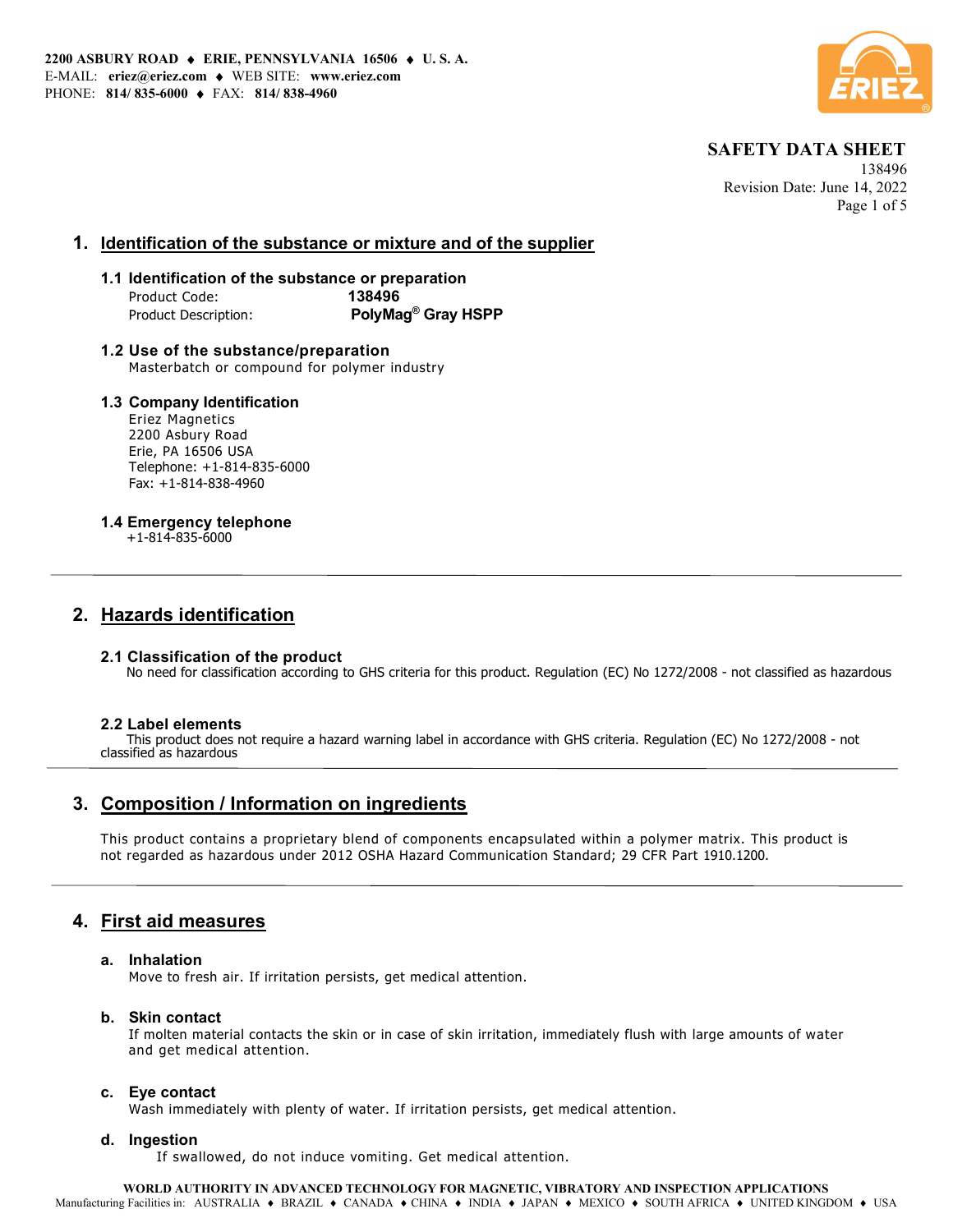

 138496 Revision Date: June 14, 2022 Page 2 of 5

## 5. Firefighting measures

### 5.1 Suitable extinguishing media

Foam, CO2, Dry Chemical and Water Fog

#### 5.2 Hazardous combustion products

Burning may produce carbon monoxide, carbon dioxide, hydrocarbons and other possible toxic combustion products.

### 5.3 Special exposure hazards

In its present form, this product offers no unusual fire and explosion hazards. However, dust and fumes generated from this product could present an explosion hazard.

### 5.4 Special protective equipment for fire-fighters

Use self-contained breathing apparatus and chemical-protective clothing.

## 6. Accidental release measures

#### 6.1 Personal precautions

Wear appropriate personal protective equipment. Eliminate all sources of ignition.

### 6.2 Environmental precautions

Do not allow entry to drains, water courses, soil or sewers.

#### 6.3 Cleaning methods

Wearing appropriate personal protective equipment, sweep or vacuum and place in suitable container for disposal. Avoid creating dust.

# 7. Handling and storage

#### 7.1 Handling

Avoid dust formation during handling. Provide appropriate local ventilation at machinery and at places where dust can be generated. In case of insufficient ventilation, wear suitable respiratory equipment.

#### 7.2 Storage

Store in a cool, dry, well ventilated storage area. Keep container covered when not in use.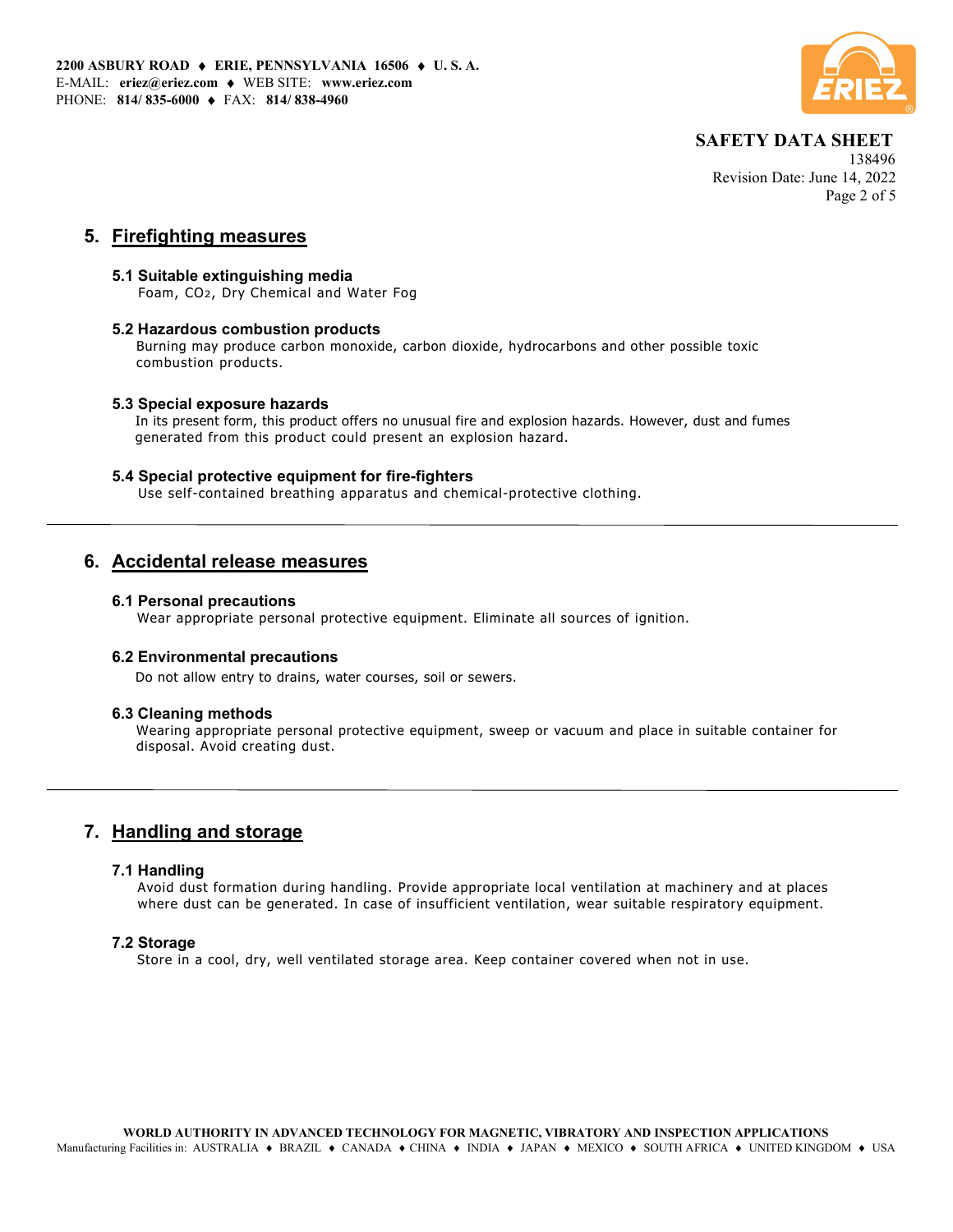

 138496 Revision Date: June 14, 2022 Page 3 of 5

# 8. Exposure controls / Personal protection

#### a. Engineering Controls

Work in well ventilated areas. Do not breathe dust, if generated. Physical processes such as grinding, high speed blending, etc may generate dust.

## 8.1 Personal protective equipment

### a. Respiratory protection

 Not required under normal process conditions and with adequate ventilation. However, should conditions exist that require respiratory protection, a NIOSH/MSHA approved respirator should be worn.

#### b. Eye protection

Wear safety glasses with side shields (or goggles).

#### c. Body protection

Wear protective gloves. Wear appropriate clothing to prevent repeated or prolonged contact with skin.

#### d. Hygiene measures

Wash thoroughly after handling and before eating, drinking or using tobacco products.

# 9. Physical and Chemical properties

| Appearance:<br>Odor:                         | Pellets<br>No significant odor                   |
|----------------------------------------------|--------------------------------------------------|
| pH:                                          | Not measured                                     |
| Melting point:                               | Not measured                                     |
| Boiling point/boiling range:<br>Flash point: | Not measured<br>Not measured                     |
| Evaporation Rate:                            | Not measured                                     |
| Flammability (solid, gas):                   | Not flammable                                    |
| Upper/Lower flammability limits:             | Not measured                                     |
| Vapor pressure:                              | Not measured                                     |
| Vapor density:                               | Not measured                                     |
| Bulk density:                                | 68 lbs/FT <sup>3</sup> +/- 8 lbs/FT <sup>3</sup> |
| Solubility in water:                         | Not measured                                     |
| Partition coefficient: n-octanol/water:      | Not measured                                     |
| Auto ignition temperature:                   | Not measured                                     |
| Decomposition temperature:                   | Not measured                                     |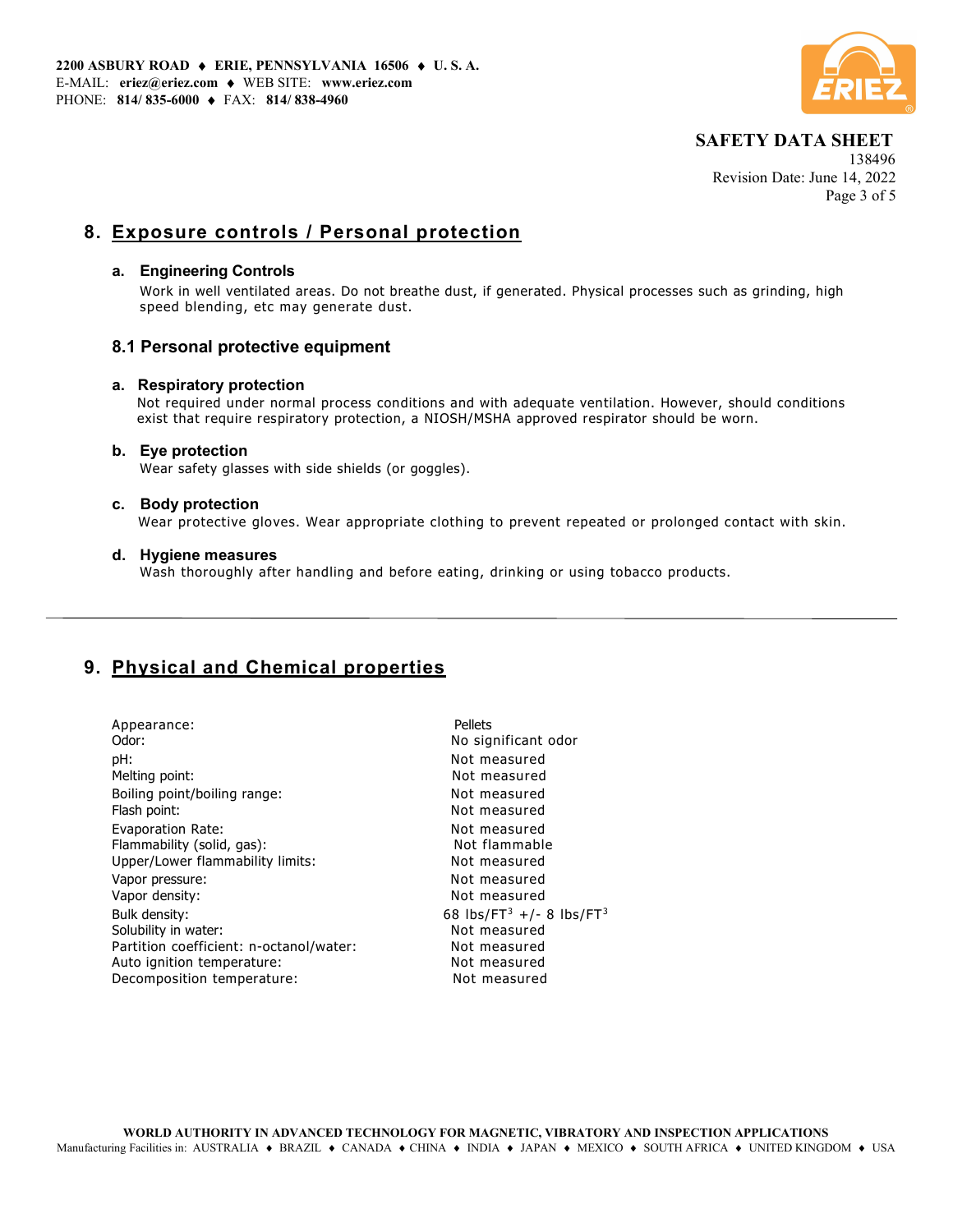

 138496 Revision Date: June 14, 2022 Page 4 of 5

# 10. Stability and Reactivity

#### 10.1 Reactivity

Stable under normal conditions

### 10.2 Chemical stability

Stable

#### 10.3 Conditions to avoid

Do not store near heat, flame nor strong oxidizing agents, acids or bases. Minimize dust generation and accumulation.

### 10.4 Hazardous decomposition products

Carbon monoxide, carbon dioxide, hydrocarbons and other possible toxic substances can be generated during thermal decomposition and combustion.

# 11. Toxicological information

| Acute inhalation toxicity:<br>Not tested                                                       |  |
|------------------------------------------------------------------------------------------------|--|
| Acute dermal toxicity:<br>Not tested                                                           |  |
| Skin irritation:<br>Not tested                                                                 |  |
| Eye irritation:<br>Not tested                                                                  |  |
| Skin sensitization:<br>Not tested                                                              |  |
| Chronic toxicity:<br>Not tested                                                                |  |
| Carcinogenicity:<br>This product is not classified as a carcinogen by IARC, NTP, OSHA or ACGIH |  |

## 12. Ecological information

12.1 Ecotoxicity

No information available

- 12.2 Persistence and degradability No information available
- 12.3 Bioaccumulative potential

No information available